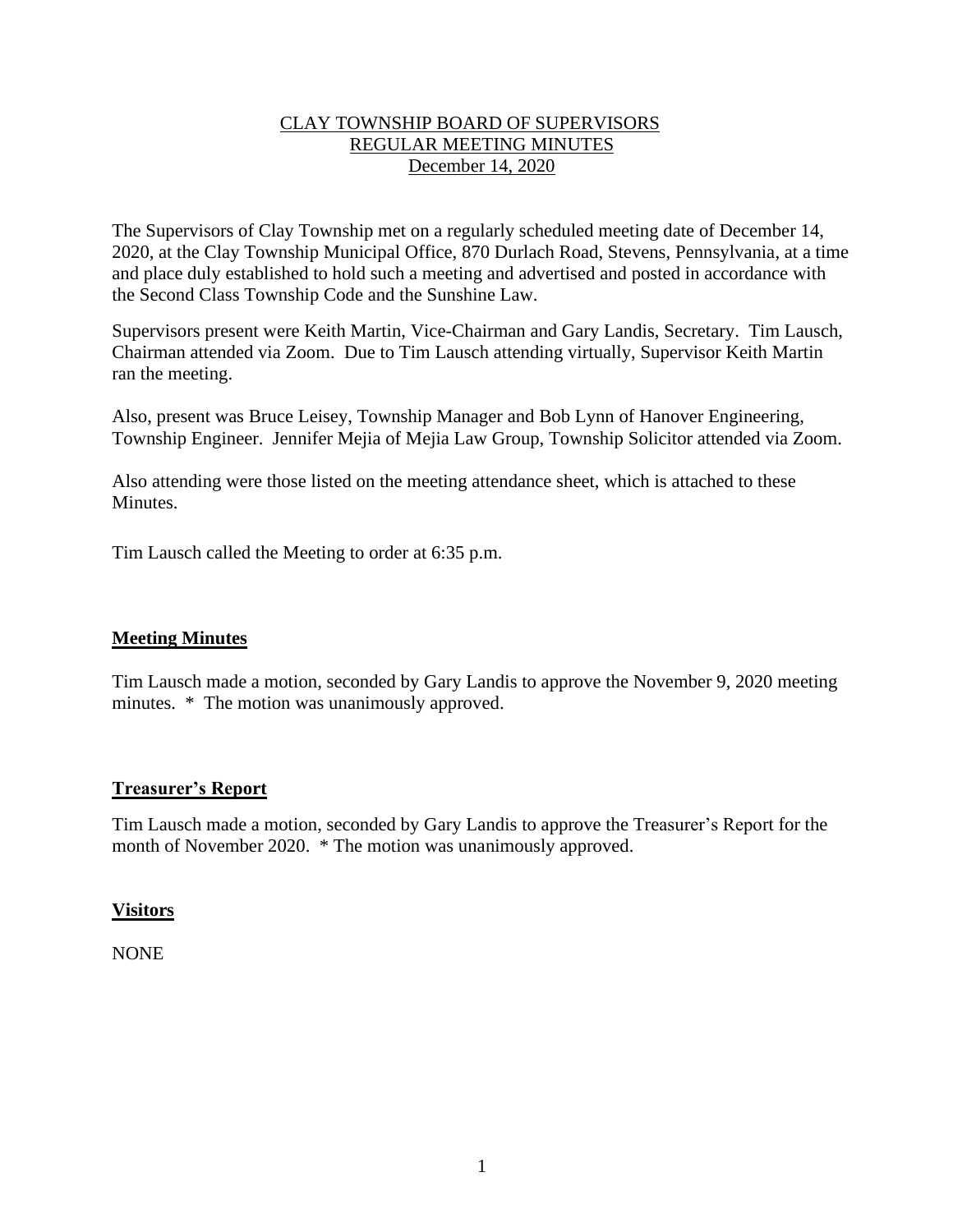# **Engineer's Report**

1. Homestead Investments – Lot Add On

Andrew Adams, Diehm & Sons Engineer for the Developer and Marcus Kline, Developer reviewed the plan with the Board of Supervisors.

The purpose of this plan is the lot addition(s); Parcel A will be added to and adjoined with adjacent land for Marcus and Joan Kline (Lot #1), Parcel B will be Added to and adjoined with adjacent land of Homestead Investments (Lot #2), Parcel C will be added to and adjoined with adjacent lands of Homestead Investments (Lot #3). This will create a 16.631-acre Lot #1, a 3.102 acre Lot #2 and a 1.427-acre Lot #3.

After review and discussion, Gary Landis made a motion, seconded by Tim Lausch to approve the following modification and deferral to the plan. \* The motion was unanimously approved.

### Section 402.A.1 – Plan Scale

The applicant is requesting a modification of the requirement to provide a minimum plan scale of  $1" = 50'$ . The applicant is proposing a plan scale of  $1" = 60'$  to allow the total existing tract boundaries, per field survey, to be shown on a single plan sheet. The applicant notes that the plan is legible at this scale.

### Section 402.C (4) (f) and Section 407 – Wetland Location and Wetland Study

The applicant is requesting a deferral of the requirement to provide a wetland study and report for the project. The justification provided is that no new construction is occurring at this time. The applicant has included a note to the plan to address that wetlands may be present on the site based upon the National Wetland Mapper Inventory and a wetland study and report must be completed prior to any new construction occurring on Lot(s) 1, 2, and/or 3 to the satisfactory of the Subdivision and Land Development Ordinance requirements.

Tim Lausch made a motion, seconded by Gary Landis to recommend approval of the plan contingent on verification that the replacement sewage system on Lot #2 meets the 10' front yard setback. \* The motion was unanimously approved.

### 2. Barry Wissler – Escrow Release Request

Township Staff reviewed with request with the Board of Supervisors. There was discussion on storage sheds located in the stormwater management easement.

After review, Tim Lausch made a motion, seconded by Gary Landis to approve an escrow release in the full amount of \$43,710.00 and approve a waiver of the eighteen (18) month maintenance guaranty for improvements dedicated to the Township. \* The motion was unanimously approved.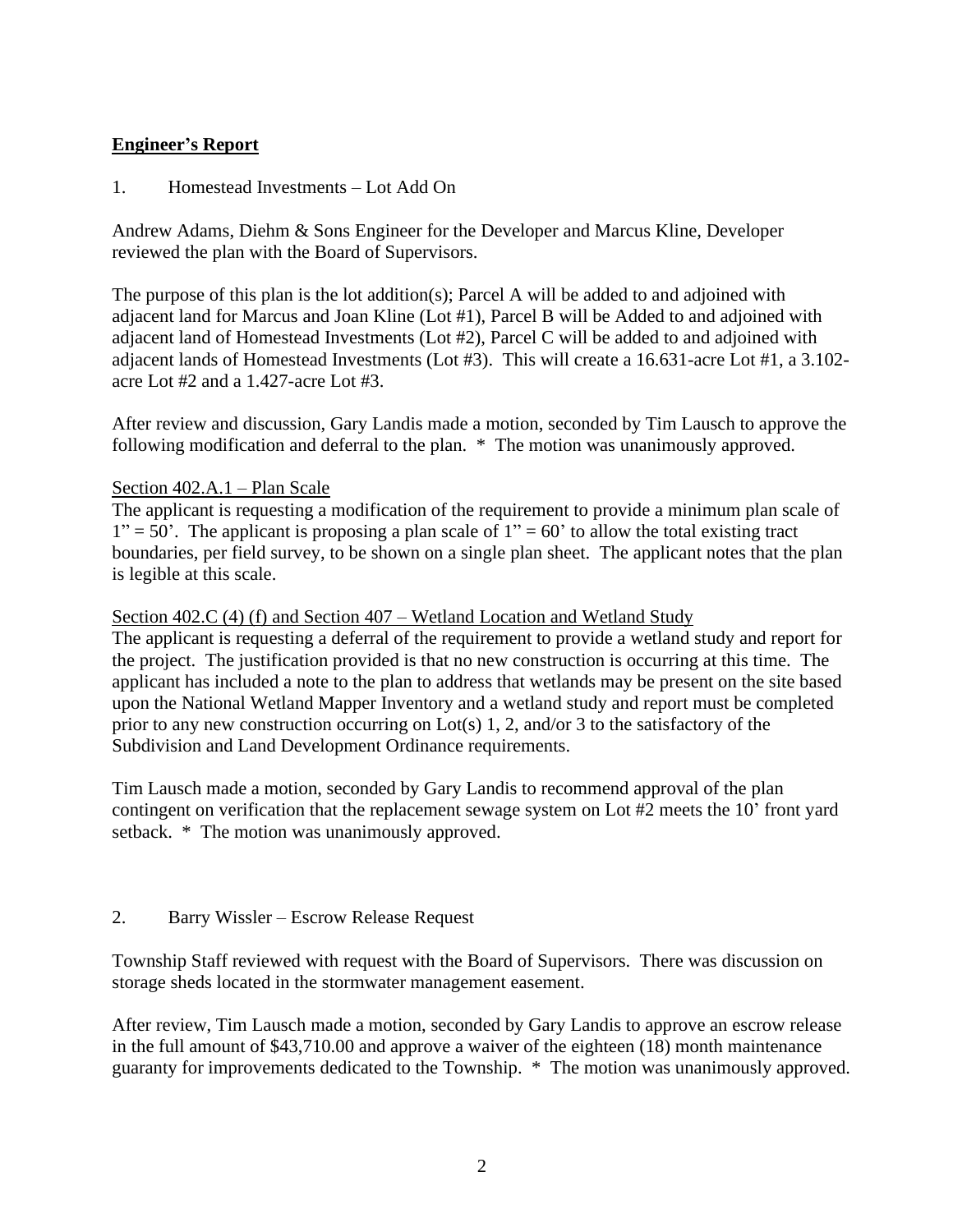3. Wildflower Commons – Escrow Release Request

Township Staff reviewed the request with the Board of Supervisors. There was discussion and concerns with the \$3,819.00 balance owed to the Township by the Developer for construction observations.

After review, Tim Lausch made a motion, seconded by Keith Martin to approve an escrow release in the amount of \$208,946.90, retaining an escrow balance of \$361,755.10. \* The motion was approved with Tim Lausch and Keith Martin voting yes and Gary Landis voting no. Mr. Landis has concerns with the age of the past due balance on the Developer's account owed the Township for Engineering and Solicitor fees.

4. Marc Startoni - Escrow Release Request

Township Staff reviewed the escrow release request with the Board of Supervisors.

After review, Gary Landis made a motion, seconded by Tim Lausch to approve release of the entire escrow balance in the amount of \$4,448.13. Financial security will no longer be retained for this project. \* The motion was unanimously approved.

### **Old Business**

1. Discussion on 2021 Preliminary Budget

Bruce Leisey inquired if any attendees had any questions on the budget. Being no responses, the Board of Supervisors noted the 2021 Budget will be approved at the 12/22/20 meeting as advertised.

### **New Business**

1. Approve Advertising of 2021 Meeting Schedule

After review, Keith Martin made a motion, seconded by Gary Landis to approve the 2021 Township Meeting Schedule for advertising. \* The motion was unanimously approved.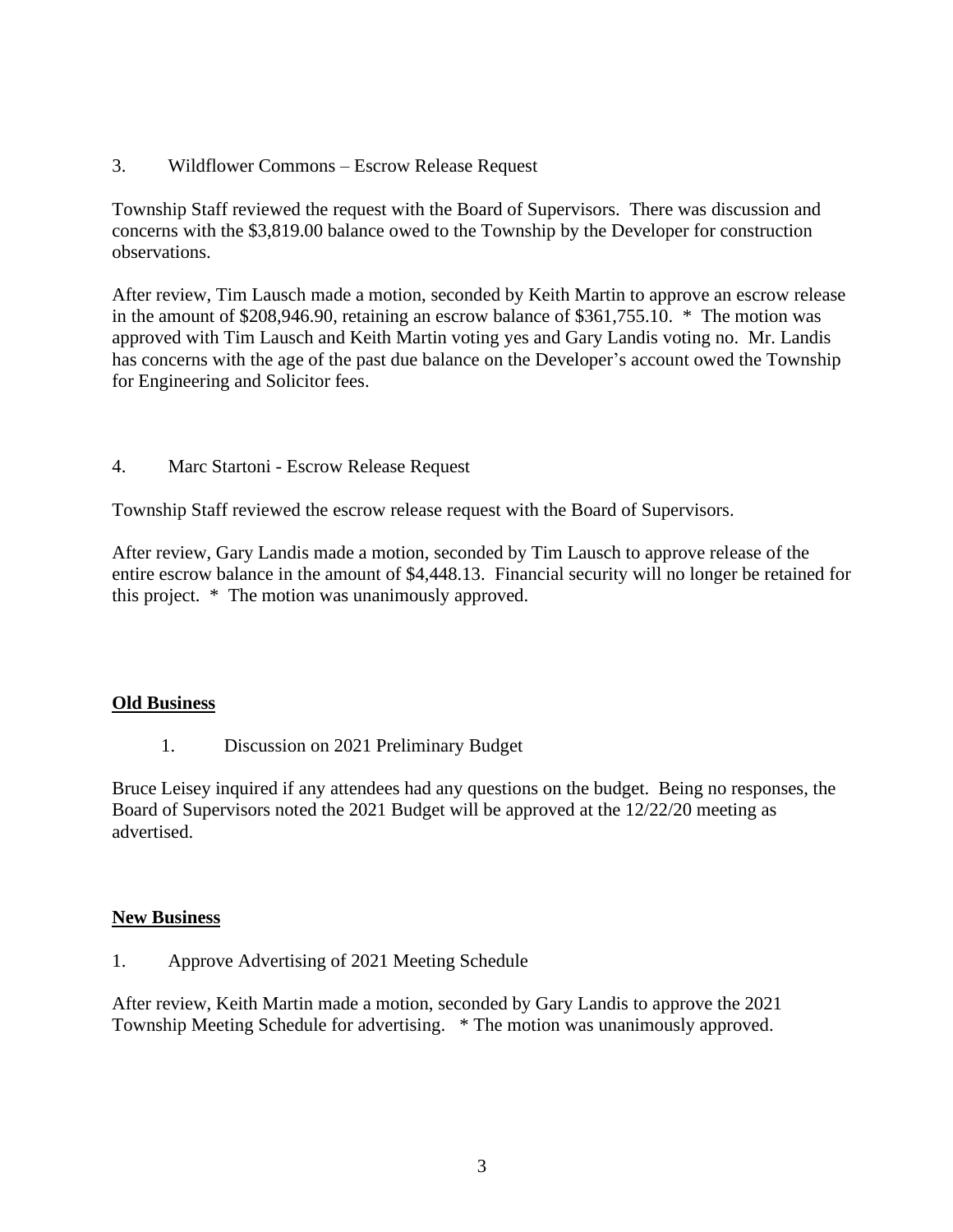2. Discussion on Personal Delivery Device Regulations

This item was tabled at this time, Bruce Leisey informed the Board of Supervisors that more information will be coming in the near future.

3. Approve Use of Municipal Building for Tax Collection in 2021

Tim Lausch made a motion, seconded by Gary Landis to approve use of the Municipal Building for the Tax Collector as noted on March 18, 2021, April 15, 2021, April 21, 2021 and April 30, 2021. \* The motion was approved unanimously.

4. Approve and Execute Traffic Signal Preventative Maintenance Proposal

After review, Gary Landis made a motion, seconded by Tim Lausch to approve execution of the Traffic Signal Preventative Maintenance Proposal from CM High, Myerstown PA in the amount of \$1,395.00 for 1/1/2021 to 12/31/2021. \* The motion was approved unanimously.

#### **Executive Session**

Tim Lausch made a motion, seconded by Gary Landis to enter into Executive Session at 8:15 PM to discuss personnel issues and potential litigation. \* The motion was approved unanimously.

Tim Lausch made a motion, seconded by Gary Landis to exit Executive Session at 9:45 PM. \* The motion was approved unanimously.

There was discussion on the draft Ephrata Borough Authority Sewer Agreement and Personnel Issues. No decisions were made on these items.

Past Due 2020 Sewer Accounts – Bruce Leisey informed the Board of Supervisors that there are numerous 2020 sewer accounts that remain unpaid after the delay of penalty charges until 12/1/2020. The Board of Supervisors authorized Township Staff to apply a 10% penalty charge as outlined in the Township Sewer Ordinance.

### **Bills to be Paid**

#### General Fund

Tim Lausch made a motion, seconded by Gary Landis, to approve the General Fund bills totaling \$34,835.15 for the month of November. \* The motion was approved unanimously.